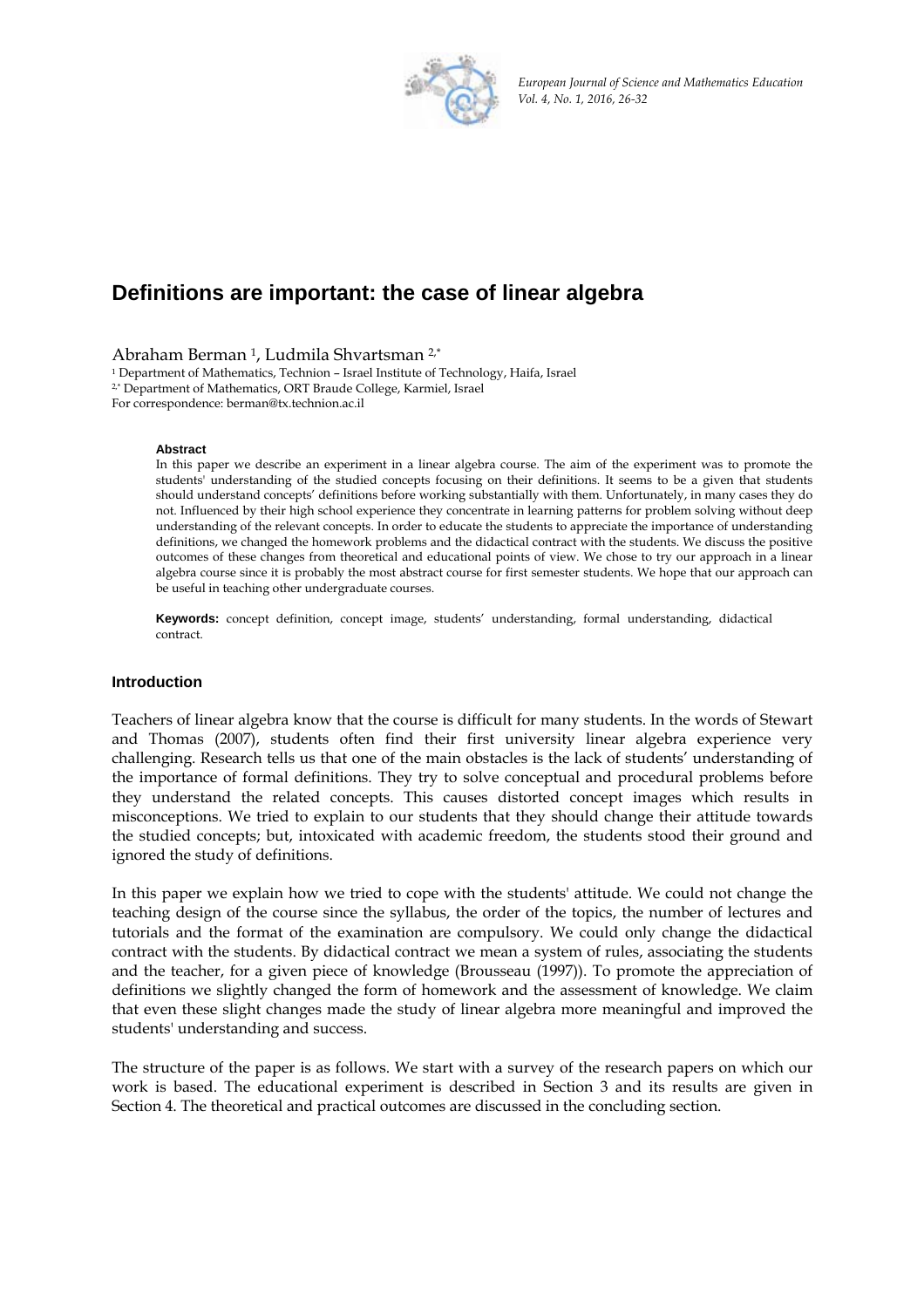### **Theoretical Background**

The core of any mathematical discipline is concepts that are introduced by formal definitions. There are many works in mathematics education research that discuss definitions from different points of view. An overview of this research is given in Leikin and Zaskis (2010). The significant role of students' understanding of a formal concept definition in learning mathematics is described by many mathematical educators including Doromolen and Zaslavsky (2003), Edwards and Ward (2008), Leikin and Winicki-Landman (2000), Vinner (1991), Vinner and Dreyfus (1989). They show that understanding of definitions is a prerequisite to proofs of theorems, constructing examples and problem solving. There are different aspects of concept understanding. Berman, Koichu and Shvartsman (2013) suggested operational understanding of a mathematical concept that includes formal understanding, instrumental understanding, representational understanding, relational understanding and applicational understanding. In this paper we concentrate on formal understanding.

Understanding of formal definitions is strongly connected to students' concept image. Tall and Vinner (1981) defined concept image as follows: "We shall use the term concept image to describe the total cognitive structure that is associated with the concept, which includes all the mental pictures and associated properties and processes. It is built up over the years through experiences of all kinds, changing as the individual meets new stimuli and matures" (p. 152). As an example, for a student the concept image of  $A^{-1}$  may consist only of the computation of the matrix. As a result, when he is asked whether a given matrix *B* is the inverse of a matrix *A*, he may calculate  $A^{-1}$  instead of multiplying *AB* .

The notion of concept image in calculus has been studied by several researchers (for instance, Dreyfus and Vinner (1989), Leinhardt et al. (1990), Roh, K. (2008)). Concept image in linear algebra was studied by Wawro et al. (2011). Zandieh and Rasmussen (2010) describe a teaching experiment that occurred in an undergraduate geometry course. During the experiment the students were involved in defining activity that includes creating a concept image by using a concept definition. The authors emphasize that such activity is very important in students' progress from informal to more formal ways of reasoning. For a comprehensive review of the interplay between concept definition and concept image see the book of Alcock and Simpson (2009).

Student's understanding of the formal definition of a concept often differs from the exact mathematical definition. In this regard, Edwards and Ward (2004) show that many undergraduate mathematics students fail to understand the distinction between extracted (everyday language) definitions and mathematical definitions and conclude, therefore, that the special nature of mathematical definitions should be addressed more directly in mathematics courses at all levels.

One of the reasons of the students' difficulties with definitions may be the way of teaching mathematics in high school, which for didactical reasons, is often not done rigorously, e.g. Zaslavsky and Shir (2005), Winicki-Landman and Leikin (2000) and Zazkis and Leikin (2008). Undergraduate students try to transfer their previous learning experience to university studies. This experience is based on their beliefs that they should remember some rules and solve a lot of problems, preferably from previous exams. In their opinion learning definitions or proofs is a waste of time.

There are many research papers on teaching linear algebra. Comprehensive surveys include Dorier (2002), who refers to the DNR principles of Harel (2000), and Dorier and Sierpinska (2001). The formal way of reasoning is particularly important in a linear algebra course that requires more abstract thinking than other mathematical courses studied in the first year of undergraduate studies. The resulted difficulties are described in Dorier et al. (2000):  $, ...$  the main criticisms made by the students toward linear algebra concern the use of formalism, the overwhelming amount of new definitions and the lack of connection with what they already know in mathematics. It is quite clear that many students have the feeling of landing on a new planet and are not able to find their way in this new world. On the other hand, teachers usually complain of their students' erratic use of basic tools of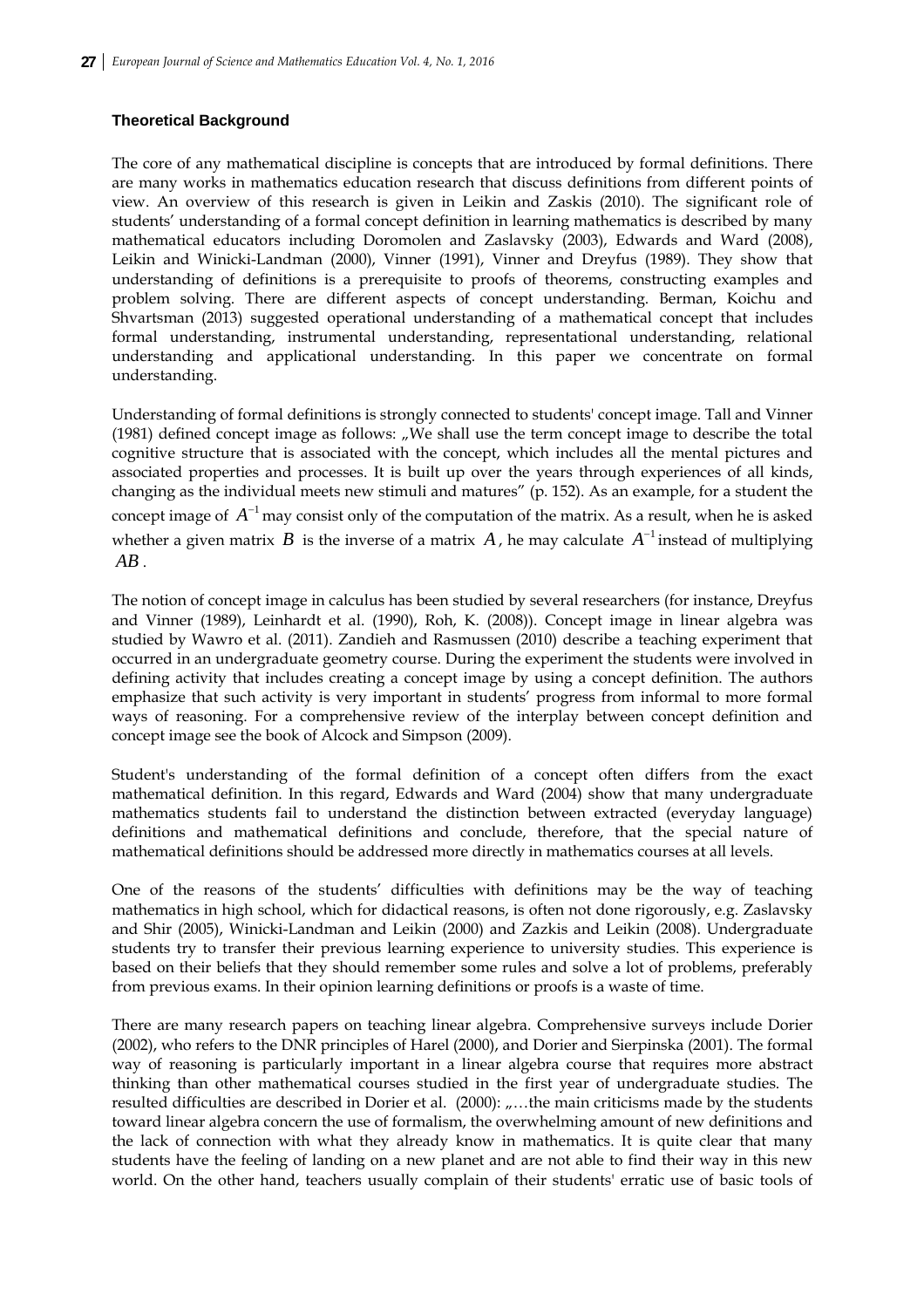logic or set theory" (p. 28). To cope with these difficulties the authors describe an educational experiment that took place in France that involved drastic changes in the teaching design of a linear algebra course. The experiment resulted in improvement of the students' final grades. As mentioned in the introduction, we could not make such major changes. The changes that we did make will be described in the next section.

#### **The experiment**

The literature surveyed in the previous section strengthened our decision, based on our teaching experience, to make sure that students properly understand formal definitions. Our research goal was to find how this can be done. The derived questions were:

- 1. Can the students be educated to appreciate the importance of definitions?
- 2. Does the understanding of definitions contribute to the students understanding of the studied material?

As mentioned in the introduction we studied these questions by changing the didactical contract with the students. We are happy to report that the answer to both questions is affirmative.

The experiment was done in a linear algebra course, given to first semester electrical and electronics engineering students at the Academic ORT Braude College, in the fall semester of 2014. The second author teaches this course every fall semester so we could compare the results of the experiment with the results of teaching in previous semesters. The experiment was repeated in 2015 in order to be sure that the improvement of the students' achievements was consistent. This time we supplemented the experiment by questionnaires given to the students, in order to study the students' appreciation of the weekly homework assignments and the role of definitions in the understanding of concepts and in problem solving. As mentioned in the introduction, the linear algebra course is difficult for many students. We used the questionnaires to check that the course is also difficult for our students.

The course lasts fourteen weeks of four hours of lecture and two hours of tutorial. The textbook is Berman and Kon (2000). The main topics are geometric vectors, fields, systems of linear equations, vector spaces, linear transformations, matrices and determinants, matrix of a linear transformation, eigenvalues and eigenvectors of an operator (a matrix), inner product spaces, and the method of least squares.

The first formal concept that the students meet in the course is a field, the field of complex numbers. Students study complex numbers in high school, but the linear algebra course is the first time that they study them as a field. We want them to understand what a field is since we teach systems of linear equations and vector spaces over a general field. Students are not used to think of complex numbers as ordered pairs of real numbers for which addition and multiplication are defined. They are reluctant to extend the high school definition to the more general formal one. Similar problem occurs in the study of vector spaces, when the students cling to the definition of geometric vectors instead of adopting the general definition of a vector. This conflict increases as we progress through the course and students get more and more abstract material.

Before the experiment the final grade was computed by the following formula:

 $0.7 F + 0.25 \max\{F, M\} + 0.05 \max\{F, H\},$ 

where F is the mark of the final exam, M is the mark of the midterm exam and H is the average of homework marks. In general, the student's achievements were mediocre. About 60% of the students did not pass this course and had to take it again.

One remark on the homework assignments. They were given electronically every week. In each work there were 4-5 procedural problems. The answers were checked automatically. Students could see the number of correct answers immediately after the submission and had one chance to resubmit their answers. After the deadline they got a complete feedback on their work.

In the experiment, reported in this paper, we slightly changed the homework problems and the way of assessment. The procedural questions given as homework were replaced by theoretical questions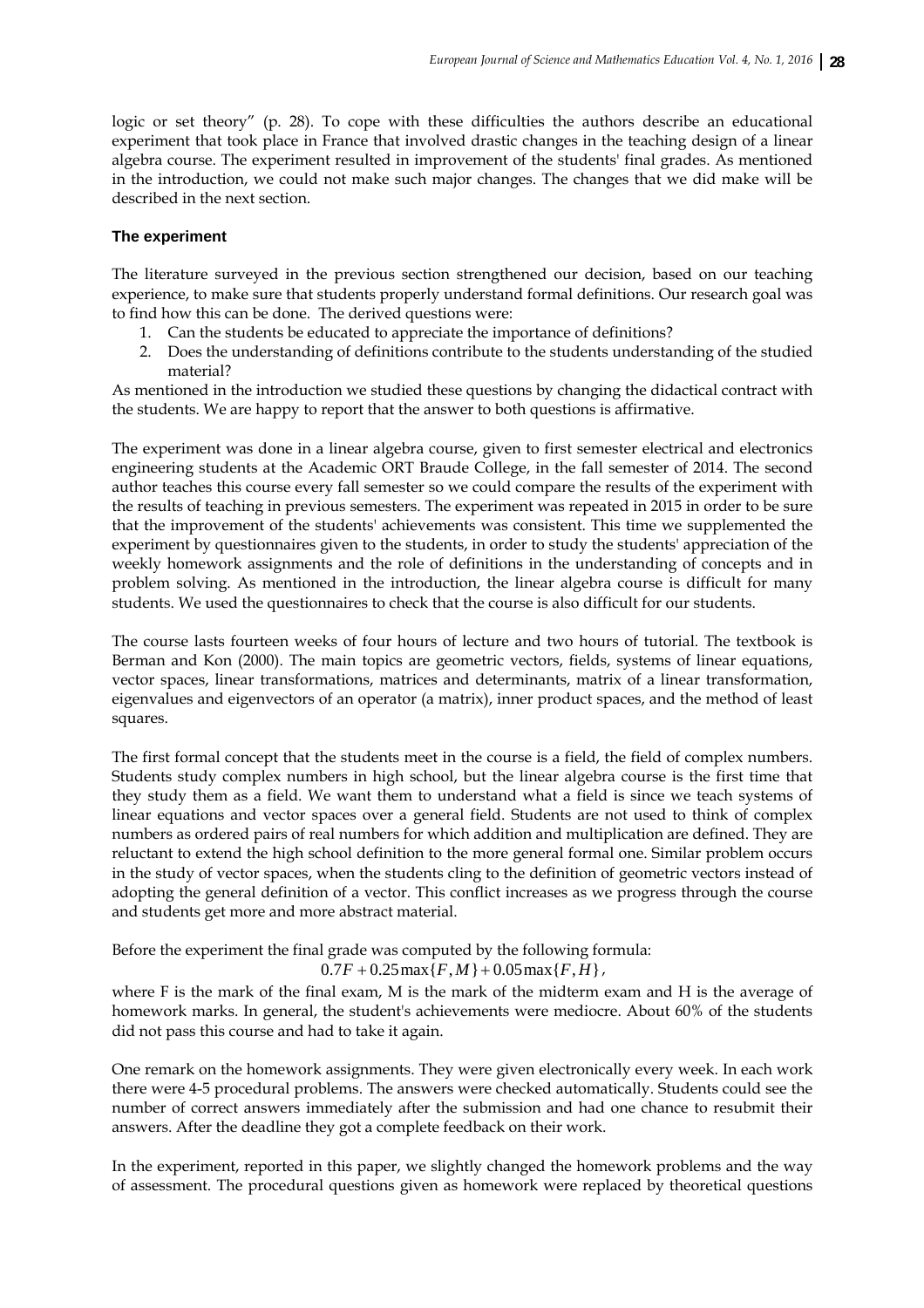on formal concept definitions and their basic properties. The questions were relatively simple and did not require procedural skills. This enabled the students to solve them before the relevant tutorial, where both computational skills and theoretical understanding were developed. The homework assignments also built up the students' confidence and, at the same time, made them learn the studied material immediately after the lectures and not only before the exams. The way of submission and feedback was not changed but the number of questions in each assignment was reduced to 3. This was done taking into consideration the students learning load.

## The following is an example of a homework problem:

*Mark the correct statements (there is at least one correct statement):* 

- *1) The sequence of vectors*  $\{u_1, u_2, ..., u_m\} \subset V$  *is a basis of a vector space V if and only if*  $Span\{u_1, u_2, ..., u_m\} = V$ .
- *2) The sequence of vectors*  $\{u_1, u_2, ..., u_m\} \subset V$  *is a basis of a vector space V if and only if the sequence is linearly independent.*
- *3*) The sequence of vectors  $\{u_1, u_2, ..., u_m\} \subset V$  is a basic of a vector space V if and only if the sequence is *linearly independent and for every vector*  $u \in V$  *the sequence*  $\{u_1, u_2, ..., u_m, u\} \subset V$  *is linearly dependent.*
- 4) *The sequence of vectors*  $\{u_1, u_2, ..., u_m\} \subset V$  *is a basis of a vector space V if and only if the sequence is linearly independent and*  $Span\{u_1, u_2, ..., u_m\} = V$ .
- *5)* The sequence of vectors  $\{u_1, u_2, ..., u_m\} \subset V$  is a basis of a vector space V if and only if the zero vector *does not belong to the sequence.*

Here the correct answers are (3) and (4). The fourth statement is given in order to check that the students know the formal definition and the third statement is given in order to check whether they understand it.

The second change was that the homework assignments, that were optional, became compulsory. Thus the formula for the final grade was changed to

$$
0.7F + 0.25 \max\{F, M\} + 0.05H.
$$

The fact that the homework grade became a non-optional part of the final grade was emphasized in the weekly e-mail messages announcing that a new assignment is available.

The questionnaires mentioned above were offered on the web to all the students who took linear algebra in 2015. This was done twice; in the middle of the course (MID) and at the end (END). There were five questions:

- 1) In your opinion, is the linear algebra course difficult?
- 2) Do the weekly homework assignments help you to study in a systematic way?
- 3) Do the weekly homework assignments help you to understand the studied concepts?
- 4) Are definitions important in understanding the studied concepts?
- 5) Do you review the definitions of the relevant concepts when you solve problems?

For every question there were the three possible answers: 1) absolutely yes; 2) yes; 3) no. The results are described in the next section.

#### **Results**

The small changes had a big impact. They improved the students' attitude towards the learning process. Unlike previous semesters, the students were interested in the details of definitions and theorems. It was noticeable that they became more active in the lectures. They asked more questions and the questions were more serious. The questions in office hours included theoretical questions and not only technical ones.

The changes did not occur immediately. In the beginning of the course in 2014 the students reacted negatively to the theoretical assignments: "We do not get such assignments in Calculus or in Physics,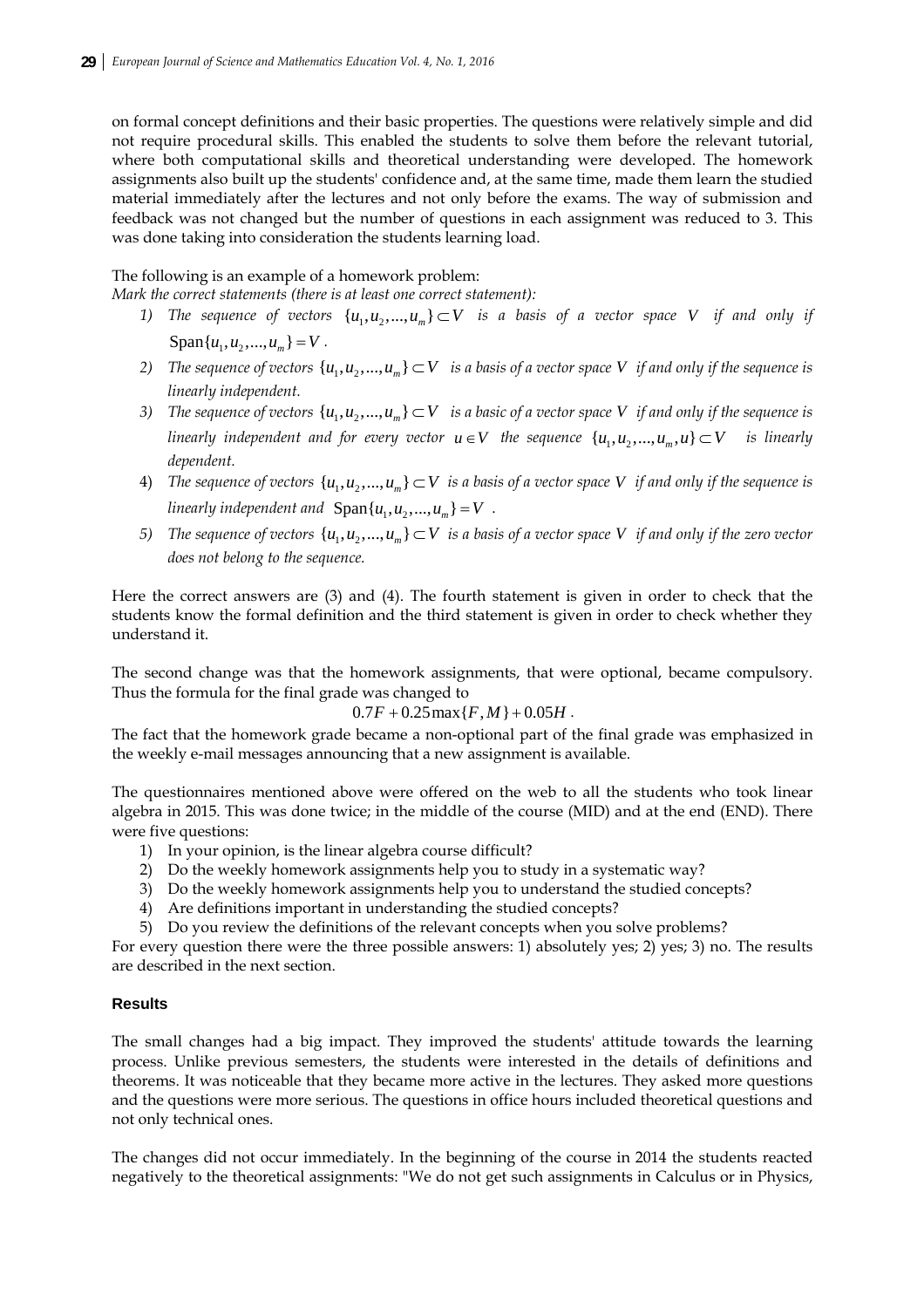why do we need it here?". It did not take long for the students to change their mind. In personal meetings with many students and in e-mail correspondence with them, they told us that the work on theoretical questions on definitions helped them to understand the concepts. Some of the students told us that they changed their way of problem solving. First, they learn definitions and properties of the related concepts and only then they start to solve the problem. The conversations and correspondence with the students suggested that the students can be educated to appreciate the importance of definitions. This is also evidenced by the answers to the 2015 questionnaires. The questionnaires were offered to 85 students and answered by 68 in MID and by 64 in END.

|                | Ouestion 1 |     | Question 2 |     | Ouestion 3 |     | Ouestion 4 |            | Question 5 |            |
|----------------|------------|-----|------------|-----|------------|-----|------------|------------|------------|------------|
|                | MID        | END | MID        | END | MID        | END | MID        | <b>END</b> | MID        | <b>END</b> |
| Absolutely yes | 84%        | 83% | 24%        | 24% | 32%        | 26% | 56%        | 56%        | 32%        | 37%        |
| Yes            | 16%        | 17% | 55%        | 50% | 54%        | 58% | 42%        | 37%        | 63%        | 59%        |
| No             | 0%         | 0%  | 21%        | 26% | 14%        | 16% | $2\%$      | 7%         | 5%         | 4%         |

**Table 1.** Percentage of the answers to the questionnaires.

The results show that the linear algebra course is very difficult for our students as well and that the homework assignments helped most of them to organize their studies systematically and to understand the theory. From the answers to Questions 4 (Are definitions important in understanding the studied concepts?) and 5 (Do you review the definitions of the relevant concepts when you solve problems?) we can conclude that many students appreciate the role of definitions in the study of theoretical material and in solving problems.

Thus the answer to the first research question is positive. The second question was whether the understanding of definitions contributes to the students understanding of the studied material?

To answer this question we compared the results of the final exam of three groups of students. There were two experimental groups (EG2014, EG2015). Both consisted of a class of 33 students, who took the course in the fall of 2014 and the fall of 2015. The lecturer in the both groups was the same – the second author. The control group (CG) consisted also of 33 students who took the course with the same lecturer in 2013. The control group was chosen so that even the days and hours of the lectures and tutorials were the same as in 2014 and 2015.

The format of the exam and its level of difficulty were the same for all the groups. There were two parts: a basic one and an advanced one. The basic part consisted of four open problems, to which the students had to write the complete solution. One of the problems (*Q* ) had three parts related to a concept:  $Q_1$  – the formal definition of the concept,  $Q_2$  – proof of a theorem related to the concept,  $Q_3$ – computation related to the concept. For example,  $Q_1$  – define eigenvector and eigenvalue,  $Q_2$  – prove that eigenvectors corresponding to distinct eigenvalues are linearly independent,  $Q_3$  – find the eigenvalues and eigenvectors of a given matrix. In the advanced part there were five theoretical statements. The students had to mark if the statement is true or false, and to justify their answer. The statements were more difficult than the statements that were given as home-assignments and to solve them students had to properly comprehend the theoretical material. Here is an example:

Mark true or false and explain your answer: *If for a given real*  $4 \times 4$  *matrix A and a given real vector*  $b ∈ □<sup>4</sup>$  *the vectors*  $u_1 = (4 \t1 \t4 \t1)<sup>T</sup>$ ,  $u_2 = (2 \t-1 \t2 \t-1)<sup>T</sup>$  are solutions of the system  $Ax = b$  of linear *equations, then the vector*  $u = \begin{pmatrix} 1 & 1 & 1 & 1 \end{pmatrix}^T$  *is an eigenvector of the matrix A corresponding to the eigenvalue*  $\lambda_0 = 0$ .

The following table gives the average results of the final examination. The first row refers to the control group, in which the grade of 70% of the students was less than 55. The second row refers to the experimental group in which "only" 40% of the student did not pass. The G1 is the grade in the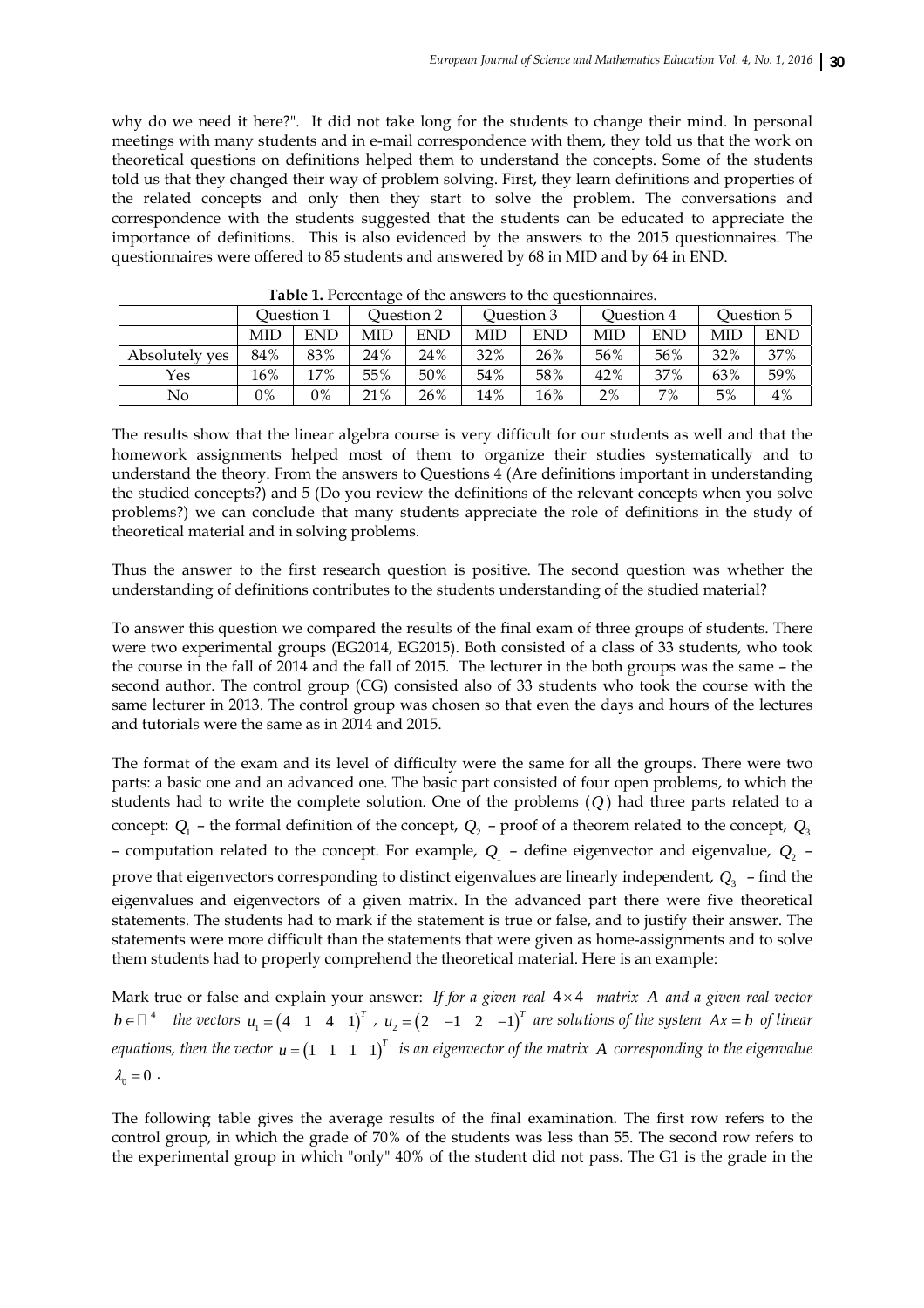whole exam, G2 is the grade in the basic part of the exam, G3 is the grade in the advanced part of the exam, G4 is the grade in  $Q_1$ , and G5 is the average grade in  $Q_2$ .

| <b>THERE E</b> RODGED OF THE HERE CARRIED MOTOR. |                 |    |                |    |    |    |  |  |  |  |  |
|--------------------------------------------------|-----------------|----|----------------|----|----|----|--|--|--|--|--|
| Group                                            | Percent of      | G1 | G <sub>2</sub> | G3 | G4 | G5 |  |  |  |  |  |
|                                                  | failed students |    |                |    |    |    |  |  |  |  |  |
| CG                                               | 70%             | 45 | 48             | 34 |    | 19 |  |  |  |  |  |
| EG2014                                           | 40%             | 59 | 62             | 47 |    | 46 |  |  |  |  |  |
| EG2015                                           | 42%             | 57 | 58             | 54 | 60 | 55 |  |  |  |  |  |

**Table 2.** Results of the final examinations.

We are pleased to notice that there has also been improvement in the grades in both basic and advanced parts of the exam in 2014 and in 2015 in contrast in 2013. The improvement in G4 is not surprising since learning and understanding of concept definitions was a central part of our teaching practice in 2014 and in 2015.

#### **Discussion**

The paper describes a way to make the study of linear algebra more meaningful. This means that before the students start to solve problems or prove theorems they should understand the related concepts. To achieve that we did two things. We consistently emphasized the importance of understanding definitions and we changed the didactical contract with the students in order to encourage them to learn and understand the concept definitions. Our decision to make the homework obligatory may be considered as not appropriate to university students. We think that for first year students, it was a good decision. There was no similar dilemma concerning the midterm, since in ORT Braude College, the midterm is optional.

The results of our experiment show that students' understanding of formal definitions contributed to their comprehension of the studied material and that their attitude toward studying linear algebra became more serious. It is worthwhile mentioning that the second author also taught a course in calculus to the students in the experimental group took. In the calculus course the teaching philosophy and the didactical contract were not changed and the achievements of the students were lower than their achievements in the linear algebra course. On the other hand, colleagues of us decided to apply our approach in their courses, and in the first semester of 2015 used it teaching discrete mathematics and abstract algebra. The results were very good so it may be interesting to use the "understand concept definitions" in teaching calculus and other course. In discussions with students who came to office hours we observed that as result of what we did, the students' concept images became clearer and more correct. We assume that this is the result of educating the students to appreciate the importance of concept definitions. This assumption cannot be deduced from the tests due to the limitations imposed by their structure and not by the yes/no questionnaires. For this we need in depth interviews with many students. We plan to do it in future research but since we are very pleased with the results of our intervention we decided not to wait with sharing our experiment with other researchers and teachers.

#### **References**

- Alcock, L. and Simpson, A. (2009). *Ideas from Mathematics Education: An Introduction for Mathematicians*. Birmingham, England: Higher Education Academy.
- Berman, A., Koichu, B., and L. Shvartsman (2013). The Undersdanding Understanding Equivalnce of Matrices, Proceedings of CERME 8, Antalya, Turkey, 2296-2305.
- Berman, A. and Kon, B.-Z. (2000). *Linear algebra*. Haifa, Israel: BAK (in Hebrew).
- Brousseau, G. (1997). *Theory of Didactical Situations in Mathematics*, Dordrecht, Netherlands: Kluwer Academic Publisher. Dorier, J.-L. (2002). Teaching Linear Algebra at University. Proceedings of ICM, **III**(1-3), 875-884.
- Dorier, J.-L., Robert, A., Robinet, J., and Rogalski, M., (2000). On a research program about the teaching and learning of linear algebra in first year of French science university. *International Journal of Mathematical Education in Sciences and Technology*, **31**(1), 27–35.
- Dorier, J.-L. and Sierpinska, A., (2001). Research into the Teaching and Learning of Linear Algebra, In D. Holton, M. Artigue, U. Krichgraber, J. Hillel, M. Niss and A. Schoenfeld (Eds.), The teaching and Learning of Mathematics at University Level: An ICMI Study (pp. 255-273). Dordrecht, Netherlands: Kluwer Academic Publisher.